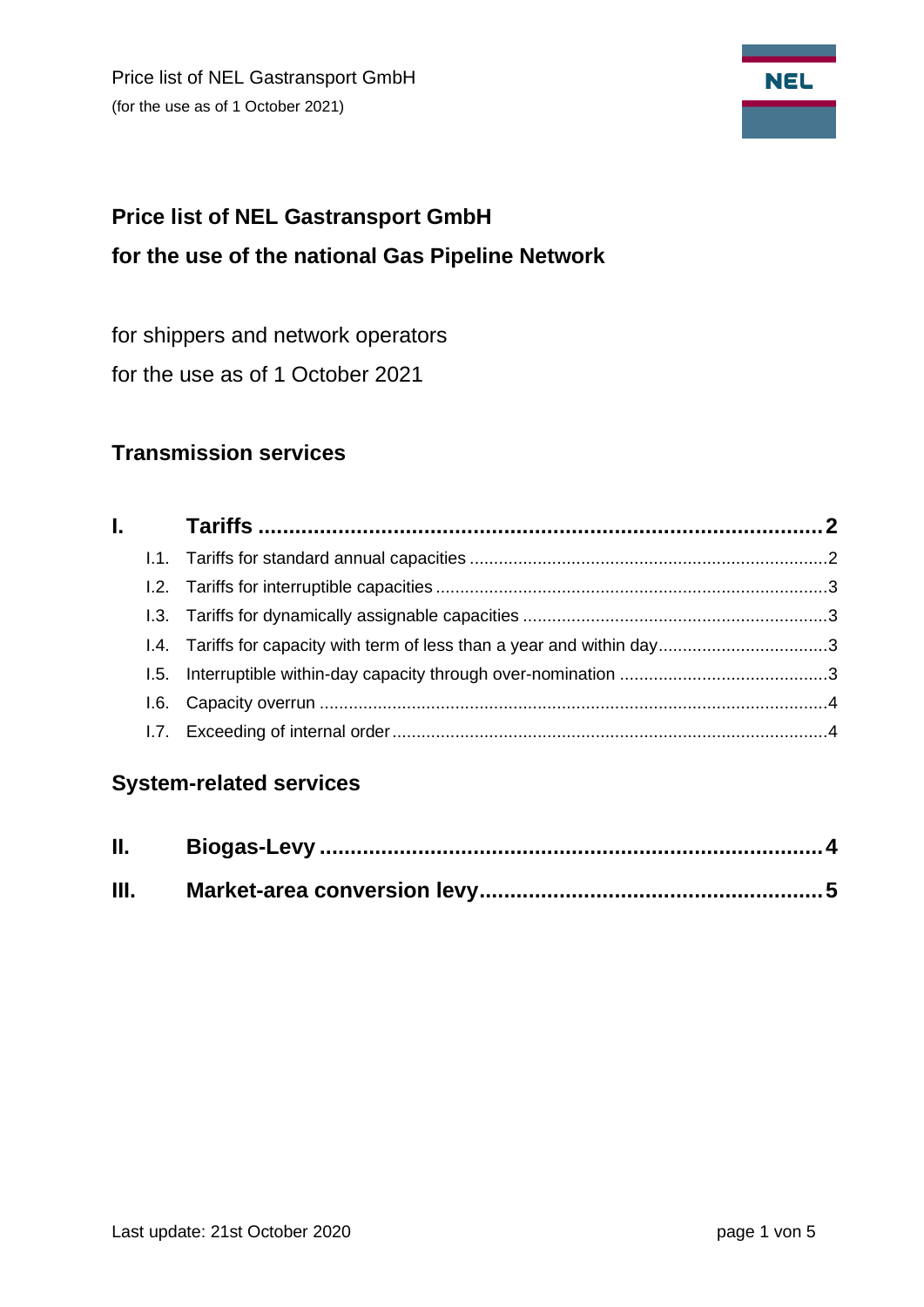Price list of NEL Gastransport GmbH (for the use as of 1 October 2021)



The basis for the calculation and application of the following network tariffs to be charged from 01.01.2021 are the Bundesnetzagentur's decisions on the Reference price method to be applied in the GASPOOL market area (REGENT-GP (BK9-18 / 611-GP) / AMELIE (BK9-18 / 607)). These decisions are based on the requirements of Regulation (EU) 2017/460 (NC TAR). According to Article 32 NC TAR, the information on the reserve prices for the cross-border and market area interconnection points as well as the storage connection points for 2021 should be published. The reserve prices are already reflected in this preliminary price list. Against the above-mentioned decisions of the Bundesnetzagentur the complaints were filed with the Higher Regional Court of Düsseldorf. Therefore, the following network tariffs are subject to a deviating judicial or administrative ruling and as a result may be adjusted both for the future and retroactively. In this case, NGT reserves the right to make a short-term adjustment to the following network tariffs.

<span id="page-1-0"></span>The definitions of the General Terms & Conditions for Entry/Exit Contracts of NGT in the relevant version (hereinafter referred to as "GTC") shall apply.

### **I. Tariffs**

#### <span id="page-1-1"></span>**I.1. Tariffs for standard annual capacities**

The

- specific tariff for firm and free assignable Capacities in accordance with section 9 (1) lit. a, b, c, d GTC at entry and exit points with a booking period of 365 coherent days resp. 366 coherent days in a leap year and
- the tariff for the actual internal order of downstream network operators in accordance with section 18 of the "Kooperationsvereinbarung zwischen den Betreibern von in Deutschland gelegenen Gasversorgungsnetzen" in the relevant version (hereinafter referred to as "KoV")

arise from the following table: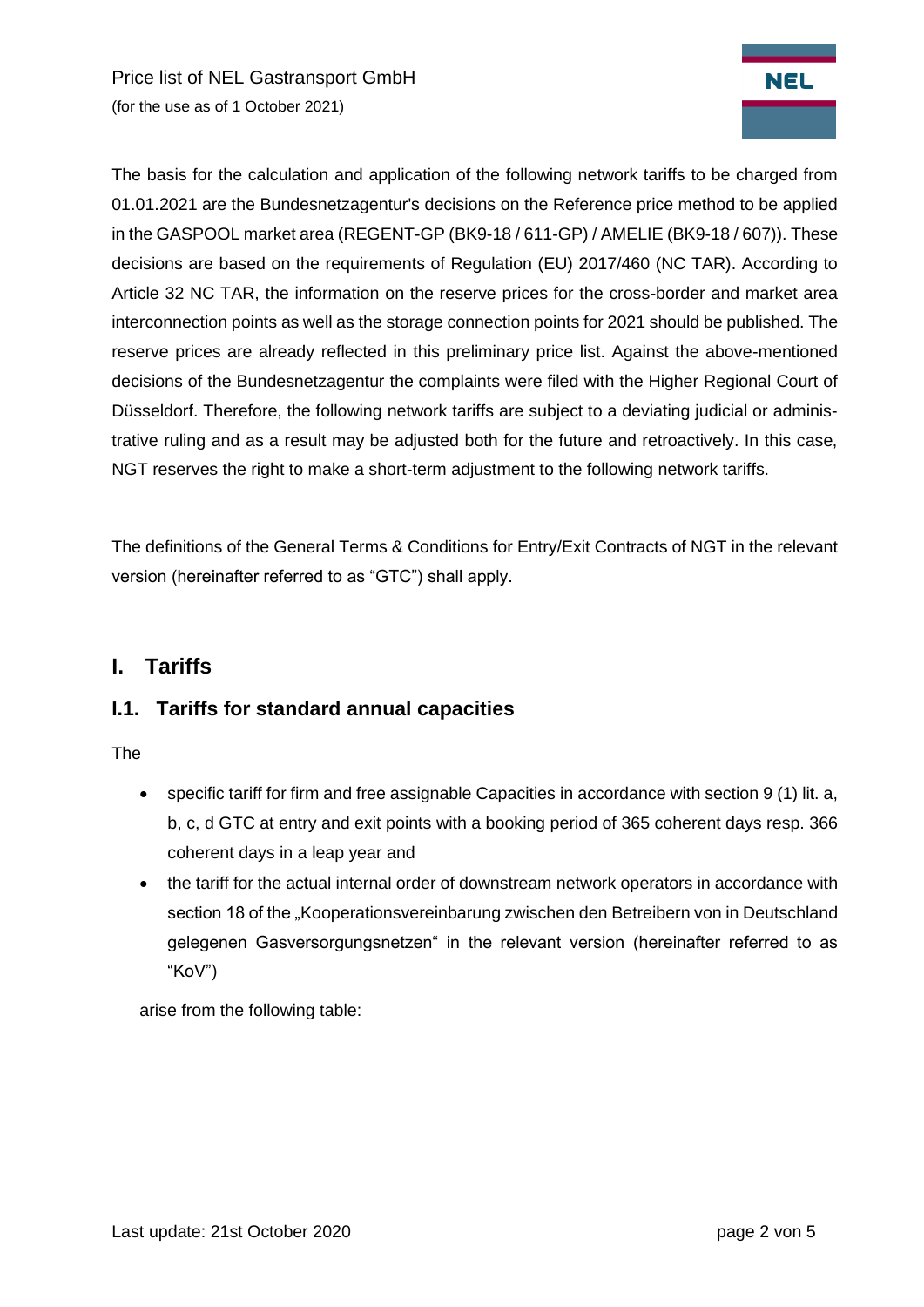(for the use as of 1 October 2021)

| <b>Tariffs for Standard annual Capacities</b>                                  |                      |                       |                        |  |  |  |  |  |
|--------------------------------------------------------------------------------|----------------------|-----------------------|------------------------|--|--|--|--|--|
| (Firm and free assignable capacities with a booking period of a coherent year) |                      |                       |                        |  |  |  |  |  |
| <b>Grid Point</b>                                                              | <b>Grid point-ID</b> | <b>Flow Direction</b> | Tariff (EUR/(kWh/h)/a) |  |  |  |  |  |
| Greifswald                                                                     | 93200                | Entry                 | 3.80                   |  |  |  |  |  |
| Greifswald IKG                                                                 | 92070                | Exit                  | 3.80                   |  |  |  |  |  |
| Boizenburg                                                                     | 93DRA                | Exit                  | 3.80                   |  |  |  |  |  |

Additional to the tariffs at some grid points the specific biogas levy in accordance with section II and the market area conversion levy in accordance with section III will be charged.

#### <span id="page-2-0"></span>**I.2. Tariffs for interruptible capacities**

The tariff for interruptible capacities in accordance with section 9 (1) GTC amounts to 80% of the tariff for firm capacity as per section I.1. This does also apply for interruptible internal order in accordance with section 11 (8) KoV.

Deviating from Sentence 1, the tariff for interruptible products "Day" and "Within-day" at the grid point Greifswald amounts to 79% of the tariff for firm capacity as per section I.1.

#### <span id="page-2-1"></span>**I.3. Tariffs for dynamically assignable capacities**

The tariff for dynamically assignable capacities in accordance with section 1 of the supplementary Terms & Conditions of NGT (Appendix GTC 2) amounts to 80% of the tariff for firm capacity as per section I.1.

#### <span id="page-2-2"></span>**I.4. Tariffs for capacity with term of less than a year and within day**

The tariff for firm and free assignable capacities in accordance with section  $1.1 - 1.3$  with terms of less than year derives from the multiplication of the tariffs for standard annual capacities as per section I.1 – I.3 with a proportional volume of 365  $\frac{1}{\sqrt{2}}$  for every booked day resp. 366  $\frac{1}{\sqrt{2}}$  for every

booked day in a leap year.

The network tariff for within day-capacities is calculated by the multiplication of the network tariffs for standard annual capacities pursuant to sub item I.1. - I.3. with a proportional volume of 1/8.760 for every booked hour or 1/8.784 for every booked hour in a leap year.

The proportional value, as resulting pursuant to sentence 1 and 2, must be multiplied in accordance with the guidelines of the Bundesnetzagentur decisions MARGIT 2021 (BK9-19/612) und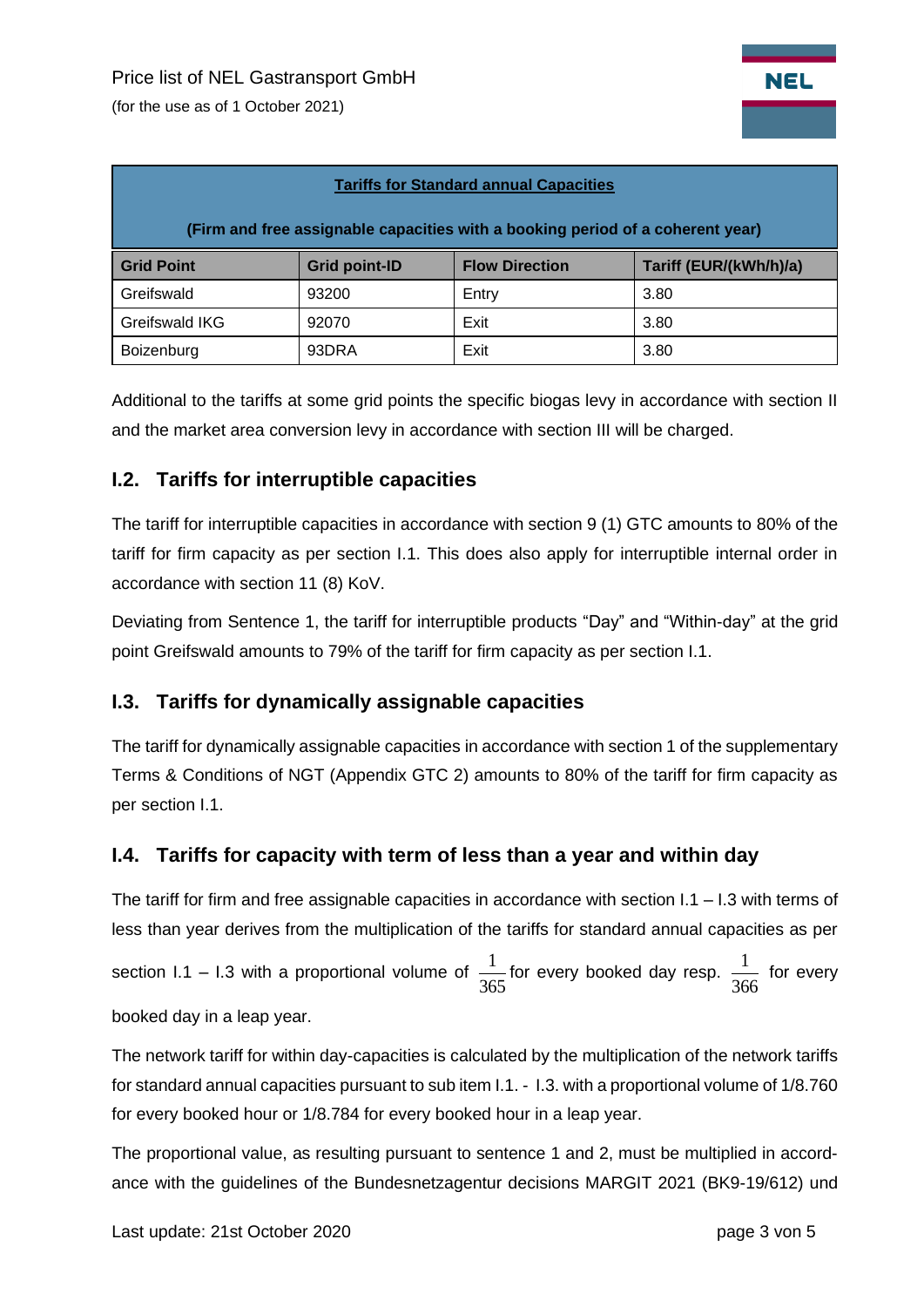

BEATE 2.0 (BK9-18/608) with the following multipliers, depending on the run-time of the booked capacity:

| <b>Run-time in days</b> | Product classification according to Multiplier<br>MARGIT 2021 and BEATE 2.0 |      |
|-------------------------|-----------------------------------------------------------------------------|------|
| $0$ to 1                | within day product                                                          | 2.0  |
| 1 to 27                 | daily product                                                               | 1.4  |
| 28 to 89                | monthly product                                                             | 1.25 |
| 90 to 364               | quarterly product                                                           | 1.1  |

The tariff for interruptible internal orders, especially in case of adjustments in accordance with section 15 KoV, is calculated in the same way as described above.

#### **I.5. Interruptible within-day capacity through over-nomination**

For interruptible within-day capacity through over-nomination is the respective within-day tariff on an hourly basis to be applied. Interruptible within-day capacity through over-nomination on the delivery day is effective with a lead time of 2 hours prior to the booked hour. Interruptible capacity through over-nomination before the delivery day is effective starting from 6 a.m. of the delivery day. In the both cases, the term of an interruptible within-day capacity through over-nomination expires with the end of the delivery day.

#### <span id="page-3-0"></span>**I.6. Capacity overrun**

If a customer exceeds the ordered capacity in an hour of a day, a contractual penalty in accordance with. Section 30 (4) of the GTC will be charged. This contractual penalty amounts to the fourfold of the regular tariff for the respective day at the affected grid point, as it is shown in this price list.

#### <span id="page-3-1"></span>**I.7. Exceeding of internal order**

If a network operator exceeds the ordered capacity in an hour of a day, the exceeding will be charged in accordance with section 18 section (6) KoV. The provisions as per section 18 (7) KoV remain unaffected. This contractual penalty in accordance with section 18 (7) amounts to the fourfold of the regular tariff for the respective day at the affected grid point, as it is shown in this price list.